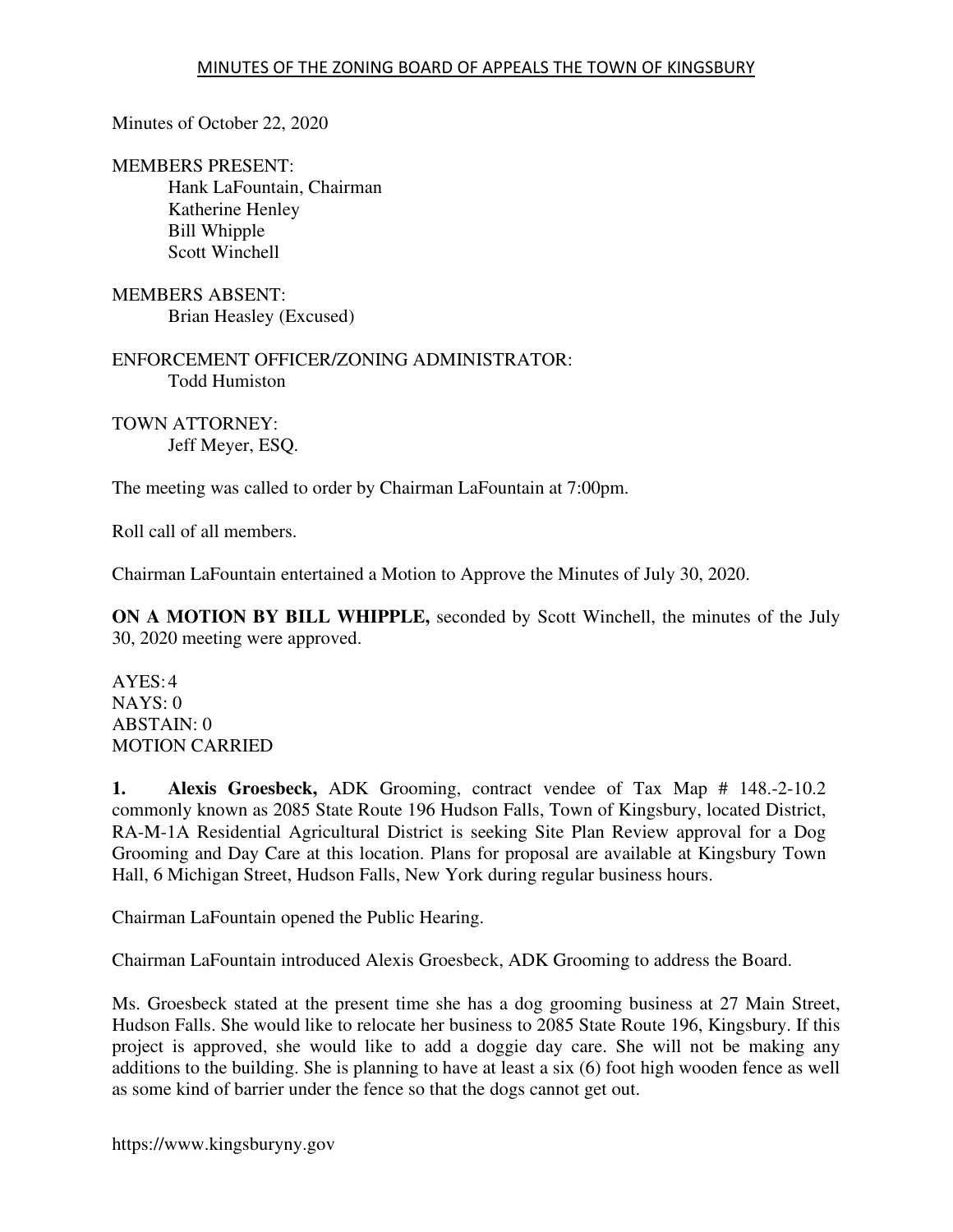Zoning Board of Appeals October 22, 2020 Page 2 of 3

The fence will follow the property line and up to the side of the building.

Ms. Groesbeck stated the day care hours of operation will be 8:00 am to 5:00 pm Monday – Friday. The grooming will be offered Tuesday – Saturday with estimated hours of 9:00 am – 3:00 pm depending on the client's needs.

Mr. Winchell question the well and septic.

Ms. Groesbeck stated when the building was a restaurant/store they had to have the water tested. There is an ultraviolet water system there.

Discussion ensued among the Board with questions addressed by the Applicant

The Board complemented Ms. Groesbeck on her application.

**ON A MOTION BY SCOTT WINCHELL**, and seconded Bill Whipple the Kingsbury Zoning Board of Appeals declares lead agency status and having reviewed the short form SEQRA submission and having taken a hard look at the potential environmental impacts finds that there are no potential negative environmental impacts anticipated from this project and the Board issued a negative declaration on the project.

There being no comments from the public, Chairman LaFountain closed the public hearing.

## **Resolution No. 1 of October 22, 2020**

**Alexis Groesbeck,** ADK Grooming, contract vendee of Tax Map # 148.-2-10.2 commonly known as 2085 State Route 196 Hudson Falls, Town of Kingsbury, located District, RA-M-1A Residential Agricultural District is seeking Site Plan Review approval for a Dog Grooming and Day Care at this location. Plans for proposal are available at Kingsbury Town Hall, 6 Michigan Street, Hudson Falls, New York during regular business hours.

Chairman LaFountain stated any Special Use questions the Board shall consider.

1. The use shall be of such location, size and character that it will conform to an appropriate and orderly development of the district and neighborhood in which it is to be located and will not be detrimental to the orderly development of neighboring districts and neighborhoods.

2. The use will not create undue safety hazards in its own or adjacent districts or neighborhoods and will not require increased public expenditure in excess of its value to the Town.